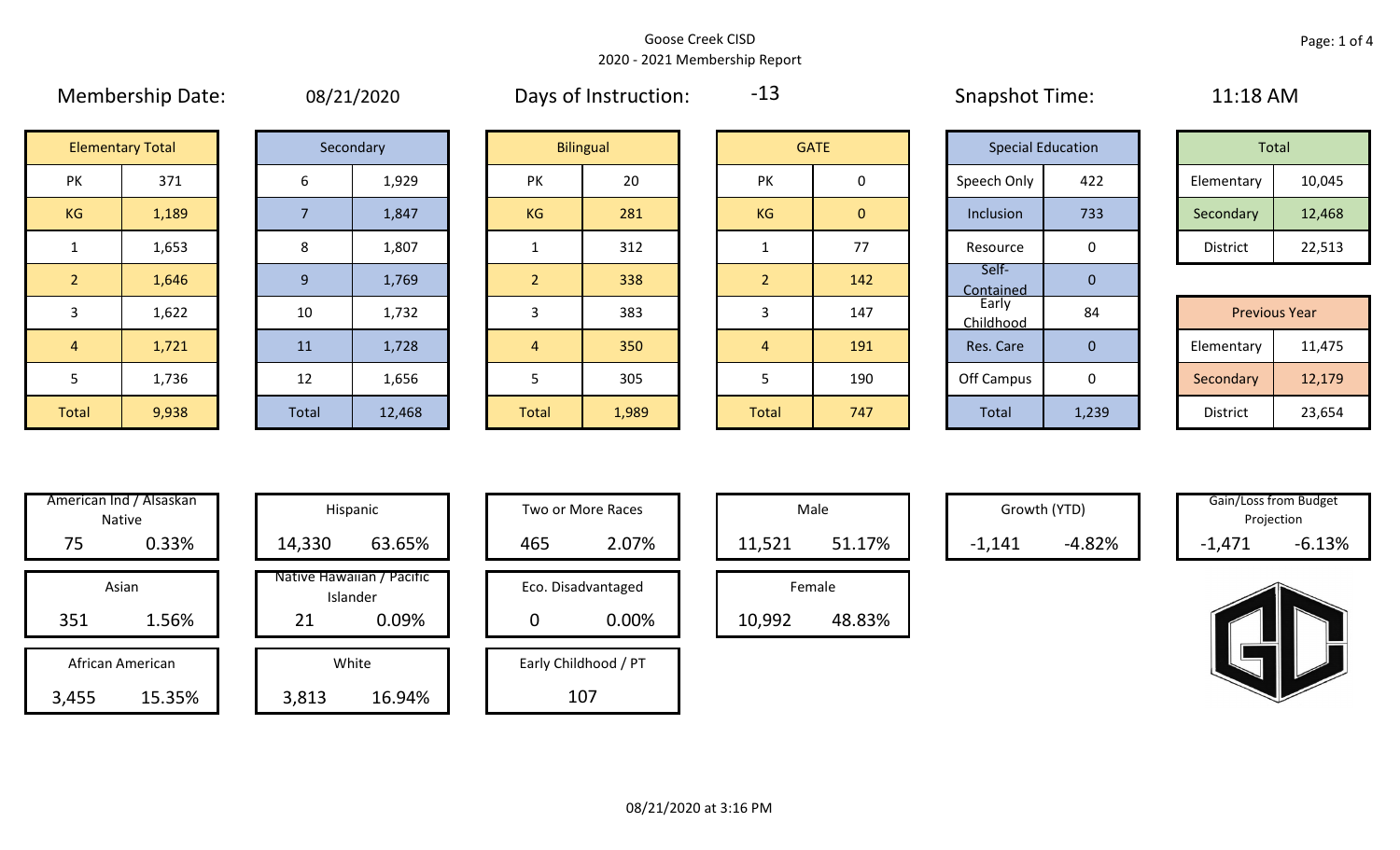|                 | 08/21/2020             | <b>PK</b>      |          |                | KG             |                |                |       | $\mathcal{P}$  |          |              |                |       |                | 4              |                         |                | 5              |                         |       | Campus Totals  | Early    | Spec. | Total | 19-20 | $20 - 21$  |          |
|-----------------|------------------------|----------------|----------|----------------|----------------|----------------|----------------|-------|----------------|----------|--------------|----------------|-------|----------------|----------------|-------------------------|----------------|----------------|-------------------------|-------|----------------|----------|-------|-------|-------|------------|----------|
| Date            |                        | GenEd BilEd    |          | GenEd BilEd    |                | GenEd          | <b>BilEd</b>   | GenEd | <b>BilEd</b>   |          | Total GenEd  | <b>BilEd</b>   |       | Total GenEd    | <b>BilEd</b>   | <b>Total</b>            | GenEd BilEd    |                | <b>Total</b>            | GenEd | <b>BilEd</b>   | Child    | Prog  |       |       | Projection | Capacity |
|                 | Teachers               | $\overline{2}$ | 1        | 4              | 2              | 4              | $\overline{2}$ | 4     | $\overline{2}$ | 6        | 4            | 2              | 6     |                | 2              | 6                       |                | 1              | 5.                      | 26    | 12             |          |       |       |       |            |          |
| Alamo           | Students               | 11             | 0        | 74             | 19             | 110            | 27             | 110   | 27             | 137      | 118          | 22             | 140   | 125            | 26             | 151                     | 112            | 21             | 133                     | 660   | 142            | O        | 51    | 853   | 752   | 773        | 850      |
|                 | <b>Available Seats</b> | 33             | 22       | 14             | 25             | $-22$          | 17             | $-22$ | 17             | -5       | $-30$        | 22             | $-8$  | $-37$          | 18             | $-19$                   | $-12$          | $\overline{4}$ | -8                      |       |                |          |       |       |       |            |          |
|                 | <b>Teachers</b>        | $\overline{2}$ |          | $\overline{3}$ | $\overline{2}$ | $\overline{3}$ | $\overline{2}$ | 3     | $\overline{2}$ | 5        | 3            | $\overline{2}$ | 5     | $\mathbf{3}$   | 2              | 5                       | $\overline{3}$ | $\overline{2}$ | 5                       | 20    | 13             |          |       |       |       |            |          |
| Ashbel<br>Smith | Students               | 30             | 0        | 66             | 26             | 102            | 32             | 90    | 31             | 121      | 100          | 34             | 134   | 99             | 25             | 124                     | 105            | 37             | 142                     |       |                | $\Omega$ | 40    | 817   | 704   | 660        | 924      |
|                 | <b>Available Seats</b> | 14             | 22       | $\mathbf 0$    | 18             | $-36$          | 12             | $-24$ | 13             | $-11$    | $-34$        | 10             | $-24$ | $-33$          | 19             | $-14$                   | $-30$          | 13             | $-17$                   | 592   | 185            |          |       |       |       |            |          |
|                 | Teachers               | 1              | 1        | 4              | 2              | 4              | $\overline{2}$ | 4     | $\overline{2}$ | 6        | 4            | $\overline{2}$ | 6     | 5.             | $\overline{2}$ | $\overline{\mathbf{z}}$ | 4              | 1              | 5                       | 26    | 12             |          |       |       |       |            |          |
| Austin          | Students               | 24             | 0        | 94             | 32             | 104            | 28             | 112   | 28             | 140      | 112          | 41             | 153   | 142            | 38             | 180                     | 88             | 36             | 124                     | 676   |                | 0        | 9     | 888   | 746   | 772        | 814      |
|                 | <b>Available Seats</b> | $-2$           | 22       | $-6$           | 12             | $-16$          | 16             | $-24$ | 16             | $-8$     | $-24$        | 3              | $-21$ | $-32$          | 6              | $-26$                   | 12             | $-11$          | 1                       |       | 203            |          |       |       |       |            |          |
|                 | <b>Teachers</b>        | $\overline{2}$ | 1        | 5              | $\overline{2}$ | 5              | $\overline{2}$ | 5     | 1              | 6        | 4            | $\overline{2}$ | 6     | 6              | -1             | $\overline{7}$          | 5              | 1              | 6                       | 32    | 10             |          |       |       |       |            |          |
| <b>Banuelos</b> | Students               | 45             | $\Omega$ | 100            | 20             | 136            | 29             | 123   | 19             | 142      | 116          | 28             | 144   | 138            | 20             | 158                     | 127            | 20             | 147                     |       |                | 0        | 13    | 934   | 876   | 833        | 850      |
|                 | <b>Available Seats</b> | $-1$           | 22       | 10             | 24             | $-26$          | 15             | $-13$ | $\overline{3}$ | $-10$    | $-28$        | 16             | $-12$ | -6             | $\overline{2}$ | -4                      | $-2$           | 5              | $\overline{\mathbf{3}}$ | 785   | 136            |          |       |       |       |            |          |
|                 | Teachers               | $\overline{2}$ | 1        | 5              | $\mathbf{1}$   | 5              | $\mathbf{1}$   | 4     | $\mathbf{1}$   | 5        | 5            | $\overline{2}$ | 7     | 5              | $\overline{2}$ | $\overline{\mathbf{z}}$ | 5              | $\mathbf{1}$   | 6                       | 31    | 9              |          |       |       |       |            |          |
| Bowie           | Students               | 27             | 0        | 88             | 22             | 121            | 25             | 108   | 20             | 128      | 120          | 25             | 145   | 121            | 26             | 147                     | 129            | 18             | 147                     |       |                | 0        | 28    | 878   | 838   | 783        | 880      |
|                 | <b>Available Seats</b> | 17             | 22       | 22             | 0              | $-11$          | $-3$           | $-20$ | $\overline{2}$ | $-18$    | $-10$        | 19             | 9     | $-11$          | 18             | $\overline{\mathbf{z}}$ | -4             | $\overline{7}$ | 3                       | 714   | 136            |          |       |       |       |            |          |
|                 | Teachers               | $\overline{2}$ | 1        | 3              | $\overline{2}$ | $\overline{4}$ | $\overline{2}$ | 4     | 1              | 5        | 4            |                | 5     | 4              | 1              | 5                       | 4              | 2              | 6                       | 25    | 10             |          |       |       |       |            |          |
| Carver          | <b>Students</b>        | 15             | 0        | 77             | 15             | 107            | $\mathbf{0}$   | 94    | 21             | 115      | 109          | 29             | 138   | 90             | 20             | 110                     | 116            | 30             | 146                     | 608   |                | 0        | 16    | 739   | 708   | 723        | 836      |
|                 | <b>Available Seats</b> | 29             | 22       | $-11$          | 29             | $-19$          | 44             | -6    | $\mathbf{1}$   | $\Omega$ | $-21$        | $-7$           | $-28$ | $-2$           | $\overline{2}$ | $\mathbf{0}$            | $-16$          | 20             | 4                       |       | 115            |          |       |       |       |            |          |
|                 | Teachers               | $\overline{2}$ | 1        | 6              | 0              | 6              | 0              | 5     | 0              | 5        | 5            | 0              | 5     | 6              | 0              | 6                       | 5              | $\mathbf 0$    | 5.                      | 35    | 1              |          |       |       |       |            |          |
| Clark           | Students               | 20             | 0        | 78             | 0              | 114            | $\mathbf{0}$   | 119   | 0              | 119      | 87           | 0              | 87    | 123            | $\mathbf{1}$   | 124                     | 122            | 1              | 123                     | 663   |                | 0        | 27    | 692   | 710   | 708        | 850      |
|                 | <b>Available Seats</b> | 24             | 22       | 54             | 0              | 18             | 0              | -9    | $\mathbf 0$    | -9       | 23           | 0              | 23    | 9              | $-1$           | 8                       | 3              | $-1$           | $\overline{2}$          |       | $\overline{2}$ |          |       |       |       |            |          |
|                 | Teachers               | $\mathbf{1}$   | 1        | $\overline{4}$ | $\overline{2}$ | 3              | $\overline{2}$ | 5     | $\overline{2}$ | 7        | 4            |                | 5     | $\overline{4}$ | $\mathbf{1}$   | 5                       | 5              | $\mathbf{1}$   | 6                       | 26    | 10             |          |       |       |       |            |          |
| Crockett        | Students               | 21             | 0        | 48             | 28             | 87             | 26             | 113   | 26             | 139      | 87           | 13             | 100   | 96             | 22             | 118                     | 121            | 22             | 143                     | 573   |                | 0        | 6     | 716   | 705   | 695        | 638      |
|                 | <b>Available Seats</b> | 1              | 22       | 40             | 16             | $-21$          | 18             | $-3$  | 18             | 15       | $\mathbf{1}$ | 9              | 10    | -8             | $\mathbf{0}$   | -8                      | $\overline{4}$ | $\overline{3}$ | $\overline{7}$          |       | 137            |          |       |       |       |            |          |
|                 | Teachers               | $\overline{2}$ | 1        | 4              | 1              | 4              | $\mathbf{1}$   | 4     | 1              | 5.       | 4            | 1              | 5     | 5              | -1             | 6                       | 4              | 1              | 5.                      | 27    | 7              |          |       |       |       |            |          |
| <b>DeZavala</b> | Students               | 31             | 0        | 83             | 13             | 97             | 20             | 96    | 13             | 109      | 98           | 23             | 121   | 93             | 20             | 113                     | 101            | 13             | 114                     | 599   | 102            | 0        | 3     | 704   | 663   | 670        | 924      |
|                 | <b>Available Seats</b> | 13             | 22       | .5             | 9              | -9             | 2              | -8    | 9              |          | $-10$        |                | $-11$ | 17             | 2              | 19                      | -1             | 12             | 11                      |       |                |          |       |       |       |            |          |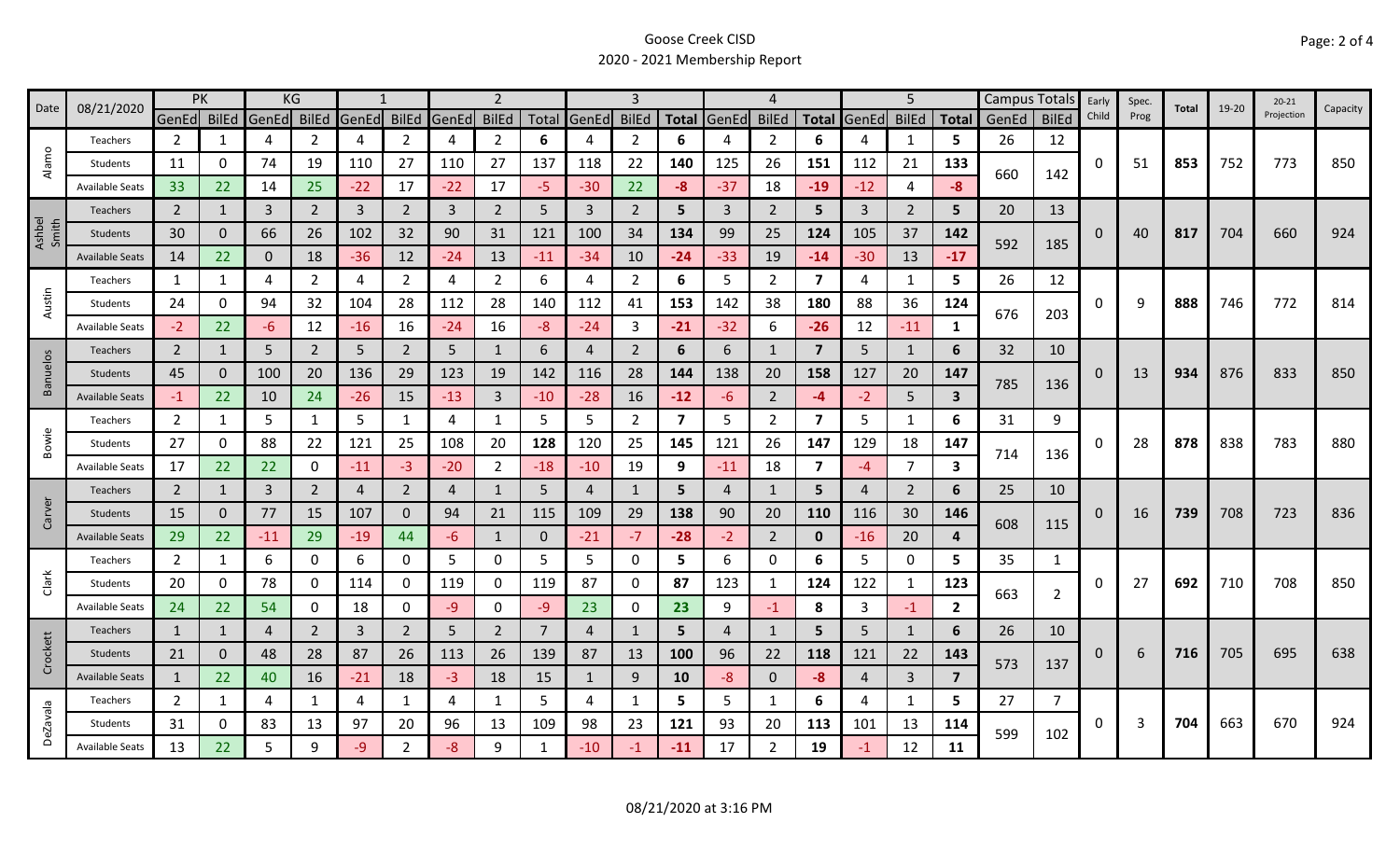|                    |                        |                | PK             | KG    |              |                |                |             |                |       |                | З              |                |       |                |              |                | 5              |              | <b>Campus Totals</b> |                | Early       | Spec.    |               | 19-20 | $20 - 21$  |          |
|--------------------|------------------------|----------------|----------------|-------|--------------|----------------|----------------|-------------|----------------|-------|----------------|----------------|----------------|-------|----------------|--------------|----------------|----------------|--------------|----------------------|----------------|-------------|----------|---------------|-------|------------|----------|
| Date               | 08/21/2020             | GenEd BilEd    |                | GenEd | <b>BilEd</b> | GenEd BilEd    |                | GenEd BilEd |                |       | Total GenEd    | <b>BilEd</b>   | <b>Total</b>   | GenEd | <b>BilEd</b>   | <b>Total</b> | GenEd          | <b>BilEd</b>   |              | Total GenEd          | <b>BilEd</b>   | Child       | Prog     | Total         |       | Projection | Capacity |
|                    | <b>Teachers</b>        | $\overline{2}$ |                | 4     | 2            | 4              | 2              | 4           | $\overline{2}$ | 6     | 3              | 2              | 5.             |       | $\overline{2}$ | 6            | 4              | 1              | 5            | 25                   | 12             |             |          |               |       |            |          |
| Harlem             | Students               | 18             |                | 87    | 21           | 121            | 4              | 102         | 23             | 125   | 77             | 21             | 98             | 110   | 25             | 135          | 81             | 24             | 105          | 596                  | 119            | 0           | 28       | 743           | 683   | 707        | 814      |
|                    | <b>Available Seats</b> | 26             | 21             |       | 23           | $-33$          | 40             | $-14$       | 21             |       | $-11$          | 23             | 12             | $-22$ | 19             | -3           | 19             | $\mathbf{1}$   | 20           |                      |                |             |          |               |       |            |          |
| 画                  | Teachers               |                |                |       |              |                |                |             | $\overline{2}$ | 9     | 7              | 2              | 9              |       | 2              | 9            |                | 2              | 9            | 28                   | 8              |             |          |               |       |            |          |
| Highlands          | Students               |                |                |       |              |                |                | 175         | 38             | 213   | 186            | 42             | 228            | 185   | 43             | 228          | 188            | 44             | 232          | 734                  | 167            | 0           | 13       | 914           | 810   | 756        | 814      |
|                    | <b>Available Seats</b> |                |                |       |              |                |                | $-21$       | 6              | $-15$ | $-32$          |                | $-30$          | $-31$ |                | $-30$        | $-13$          | 6              | $-7$         |                      |                |             |          |               |       |            |          |
|                    | <b>Teachers</b>        | 4              | $\overline{2}$ | 8     | $2^{\circ}$  | $\overline{7}$ | $2^{\circ}$    |             |                |       |                |                |                |       |                |              |                |                |              | 19                   | 6              |             |          |               |       |            |          |
| Hopper             | Students               | 51             | 19             | 153   | 32           | 168            | 32             |             |                |       |                |                |                |       |                |              |                |                |              |                      |                | 0           | 10       | 465           | 498   | 467        | 462      |
|                    | <b>Available Seats</b> | 37             | 25             | 23    | 12           | $-14$          | 12             |             |                |       |                |                |                |       |                |              |                |                |              | 372                  | 83             |             |          |               |       |            |          |
|                    | Teachers               | $\overline{2}$ | 1              | 4     | $\mathbf{2}$ | 4              | $\overline{2}$ | 4           | $\overline{2}$ | 6     | 33             | 2              | 35             | 3     | $\overline{2}$ | 5            | 3              | $\overline{2}$ | 5            | 53                   | 13             |             |          |               |       |            |          |
| Lamar              | Students               | 8              | 0              | 38    | 13           | 103            | 32             | 102         | 28             | 130   | 102            | 27             | 129            | 87    | 30             | 117          | 92             | 25             | 117          |                      |                | 0           | 14       | 701           | 687   | 676        | 858      |
|                    | Available Seats        | 36             | 22             | 50    | 31           | $-15$          | 12             | $-14$       | 16             | 2     | 624            | 17             | 641            | $-21$ | 14             | $-7$         | $-17$          | 25             | 8            | 532                  | 155            |             |          |               |       |            |          |
|                    | Teachers               | 1              | 1              | 2     |              | 2              | 1              | 2           | 1              | 3     | 2              | 2              | 4              | 2     | 2              | 4            | $\overline{2}$ | $\mathbf{1}$   | $\mathbf{3}$ | 13                   | 9              |             |          |               |       |            |          |
| Jacinto            | Students               | 17             | $\Omega$       | 37    | 10           | 61             | 22             | 53          | 17             | 70    | 62             | 24             | 86             | 62    | 28             | 90           | 59             | 22             | 81           |                      |                | $\mathbf 0$ | $\Omega$ | 474           | 435   | 417        | 528      |
| San                | <b>Available Seats</b> | 5              | 22             | 7     | 12           | $-17$          | $\Omega$       | -9          | 5              | -4    | $-18$          | 20             | $\overline{2}$ | $-18$ | 16             | $-2$         | $-9$           | 3              | -6           | 351                  | 123            |             |          |               |       |            |          |
|                    | <b>Teachers</b>        | 2.0            | 1              | 5     |              | 6              | 1              | 5           | $\overline{2}$ | 7     | 5              | $\overline{2}$ | 7              | 5     | 1              | 6            | 5              | 1              | 6            | 33                   | 9              |             |          |               |       |            |          |
| Travis             | Students               | 33             | 0              | 82    | 14           | 126            | 18             | 132         | 24             | 156   | 141            | 24             | 165            | 128   | 23             | 151          | 124            | 14             | 138          |                      |                | 0           | 15       | 898           | 886   | 854        | 880      |
|                    | Available Seats        | 11             | 22             | 28    | 8            | 6              | 4              | $-22$       | 20             | $-2$  | $-31$          | 20             | $-11$          | $-18$ | $-1$           | $-19$        |                | 11             | 12           | 766                  | 117            |             |          |               |       |            |          |
|                    | <b>Teachers</b>        | $\overline{2}$ |                | 5     |              | 4              |                | 5           |                | 6     | 5              |                | 6              | 5     | 1              | 6            | 5              | 1              | 6            | 31                   | $\overline{7}$ |             |          |               |       |            |          |
| Victoria<br>Walker | Students               | 20             | 0              | 84    | 16           | 96             | 17             | 117         | 23             | 140   | 106            | 22             | 128            | 102   | 12             | 114          | 115            | 19             | 134          |                      |                | $\mathbf 0$ | 20       | 769           | 774   | 750        | 924      |
|                    | <b>Available Seats</b> | 24             | 22             | 26    | 6            | -8             | 5              | $-7$        | $-1$           | -8    | $\overline{4}$ | 0              | 4              | 8     | 10             | 18           | 10             | 6              | 16           | 640                  | 109            |             |          |               |       |            |          |
|                    | Teachers               | 29             | 16             | 66    | 23           | 65             | 23             | 65          | 22             | 87    | 92             | 24             | 116            | 68    | 22             | 90           | 65             | 18             | 83           | 450                  | 148            |             |          |               |       |            |          |
| Total              | Students               | 371            |                | 1189  | 281          | 1653           | 312            | 1646        | 338            | 1984  | 1621           | 375            | 1996           | 1701  | 359            | 2060         | 1680           | 346            | 2026         | 9,861                | 2031           | 0           | 293      | 12,185 11,475 |       | 11,244     | 12,846   |